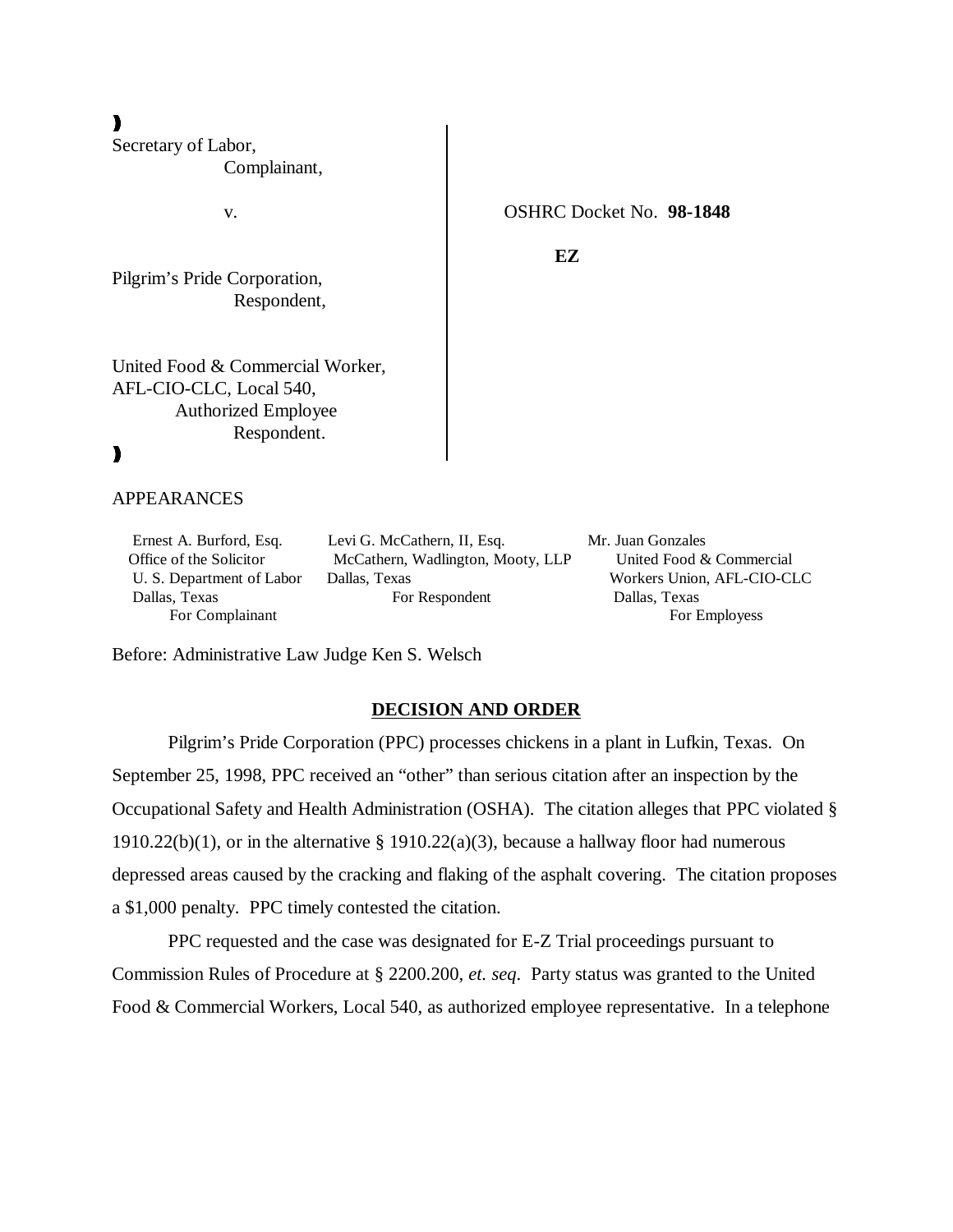conference call on January 14, 1999, the parties stipulated coverage and identified the issues for hearing (E-Z Trial Prehearing Conference Order; Tr. 6).

The E-Z Trial hearing was held on January 21, 1999, in Houston, Texas. PPC argues that the cited standards did not apply; and, if applicable, there was no hazard. For the reasons stated, a violation of  $\S$  1910.22(b)(1) is affirmed and no penalty is assessed.

# *Background*

PPC's chicken processing plant in Lufkin, Texas, has operated for more than 20 years (Tr. 116). The plant employs in excess of 1,000 employees and operates two shifts (Tr. 59). The employees are members of the United Commercial and Food Workers Union, Local 540 (Tr. 5). The plant's general manager is Cecil Jackson (Tr. 10).

In the portion of the plant known as the Weldatron/Labeling department, the processed chicken is packaged and labeled. Once packaged, the chickens are placed on trays in a steelframed cart (Tr. 12, 25). The cart is approximately five feet high and three feet square. It weighs an estimated 200 pounds (Tr. 26). The cart sits on three-inch wheels at each corner and needs to be pushed by an employee (Tr. 75-76). It is not self-propelled. When the cart is filled with packaged chicken, an employee referred to as a blast tunnel feeder pushes the cart from the Weldatron/Labeling department into a closed hallway for storage in the freezer (Exh. C-2; Tr. 61).

The hallway is approximately six to seven feet wide, twenty to thirty feet long, with an eight to nine foot ceiling (Tr. 60). The freezer is on the right side of the hallway (Tr. 61). The floor in the hallway consists of a cement foundation covered with a one-quarter inch asphalt-like substance manufactured by Tuffco (Exhs. C-1, R-4; Tr. 62, 64-65). Because of the cold temperature in the freezer and the dampness from the Weldatron/Labeling department, the asphalt-like substance on the floor cracks and flakes off leaving shallow, depressed areas. PPC recognizes the cracks in the asphalt as an ongoing problem (Exh. R-4).

On July 9, 1998, OSHA's north Houston area office received a formal employee complaint alleging six unsafe conditions at the PPC plant. The complaint included an allegation that "in the Weldatron and Labeling Department there are pot holes on the floor. Employees push meat racks (carts) over the floor which weigh over 700 pounds"<sup>1</sup> (Exh R-1; Tr. 74).

After PPC refused to permit the inspection, OSHA sought and obtained an inspection

<sup>&</sup>lt;sup>1</sup>Although the complaint alleges the cart weighed 700 pounds, compliance officer Shelton estimated the weight based on his observation at 200 pounds (Tr. 26).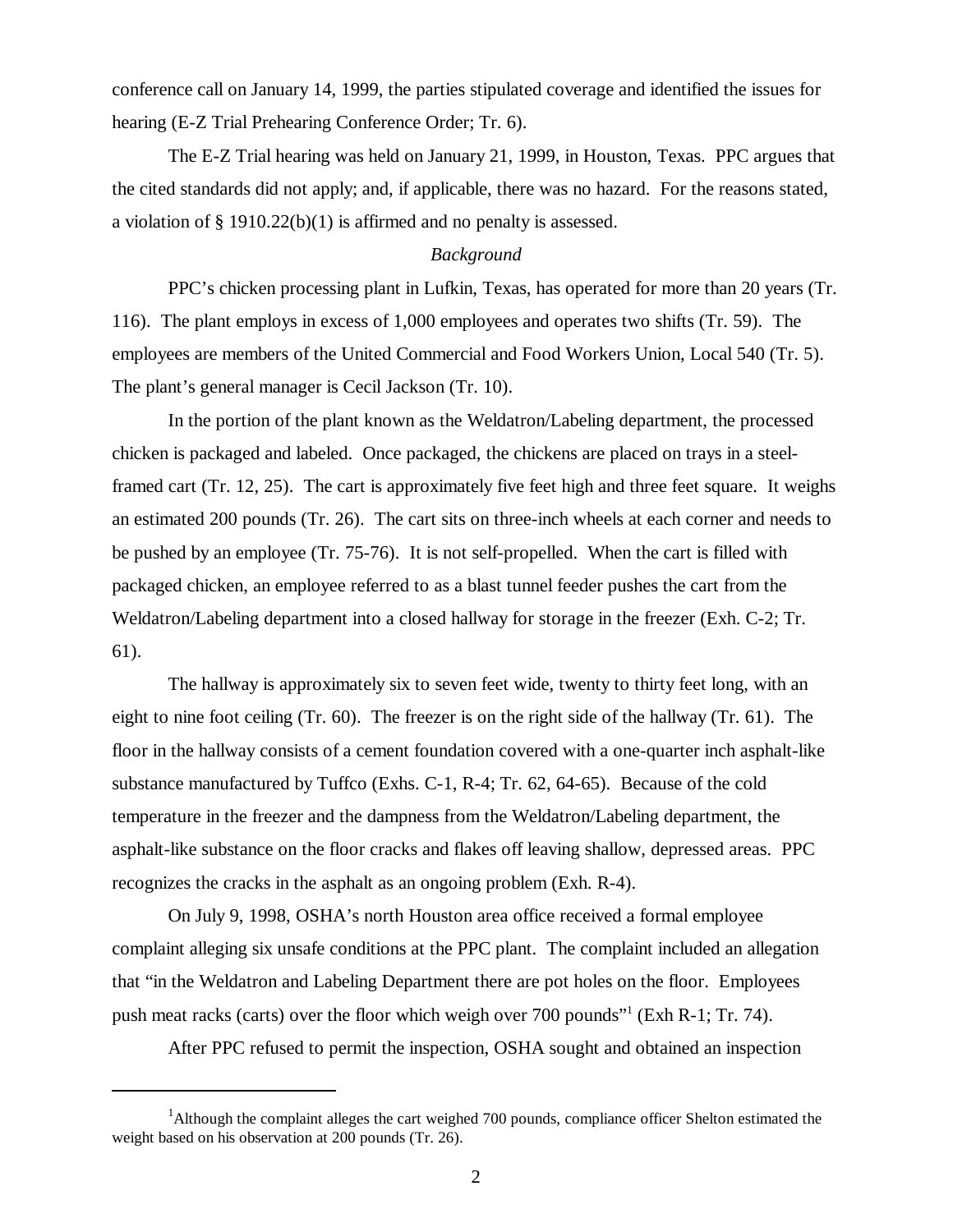warrant (Tr. 12). With the inspection warrant, Safety and Health Compliance Officer James Shelton on September 3, 1998, conducted a limited, complaint-based inspection of the plant (Tr. 11). The inspection took approximately three hours and did not confirm any of the complaint items, except for the cracks in the hallway floor (Tr. 40, 59).

Shelton identified approximately fifteen to twenty shallow, depressed areas where the asphalt-like substance on the hallway floor had cracked and flaked off. The depressed areas ranged in size from two to three inches by six inches, to as large as twelve inches by a foot and a half (Tr. 65-66). The depressions were shallow, measuring one-quarter inch deep (Tr. 64). On the left side of the hallway, there was a three and half by six foot piece of one-eighth inch plastic covering a few, but not all of the depressed areas (Exh. C-1; Tr. 66-67). Shelton testified that he observed an employee pushing the cart through the depressed areas. He described the employee as "being very careful" (Tr. 68). He did not see the cart hung up or stopped by the depressions.

After the OSHA inspection, PPC repaired the floor by patching the depressed areas on September 5-6, 1998. On September 19, 1998, PPC also covered the entire hallway floor with a steel casing (Tr. 100). PPC states that it spent in excess of \$10,000 attempting to repair the hallway floor (Tr. 47).

### *Discussion*

The Secretary has the burden of proving a violation.

In order to establish a violation of an occupational safety or health standard, the Secretary has the burden of proving: (a) the applicability of the cited standard, (b) the employer's noncompliance with the standard's terms, © employee access to the violative conditions, and (d) the employer's actual or constructive knowledge of the violation (*i.e.,* the employer either knew or, with the exercise of reasonable diligence could have known, of the violative conditions).

The citation alleges that the condition of the hallway floor between the Weldatron/Labeling department and freezer violated § 1910.22(b)(1), or in the alternative § 1910.22(a)(3). Section 1910.22(b)(1) provides that: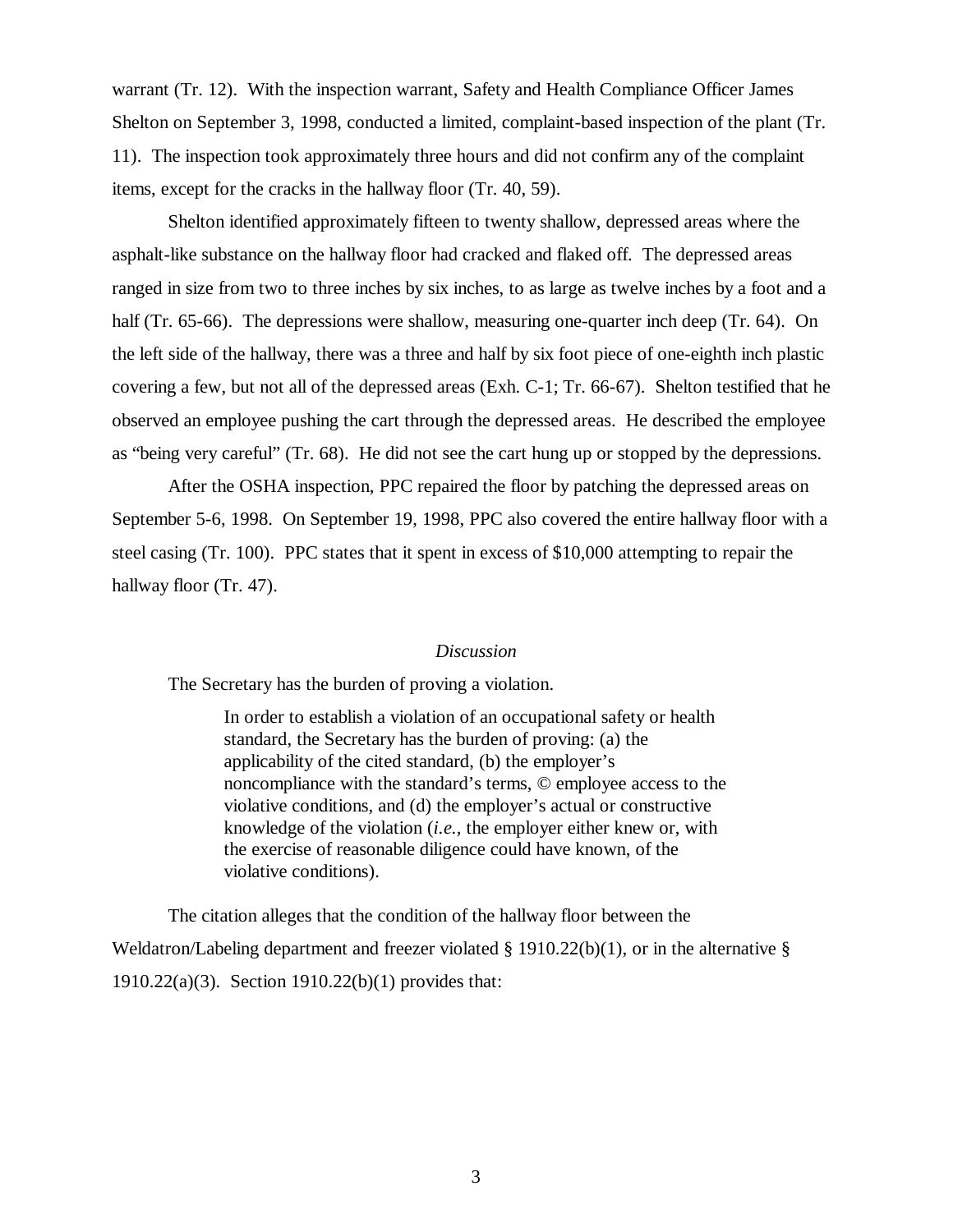Where mechanical handling equipment is used, sufficient safe clearances shall be allowed for aisles, at loading docks, through doorways and wherever turns or passage must be made. Aisles and passageways shall be kept clear and in good repairs, with no obstruction across or in aisles that could create a hazard.

In the alternative, Section  $1910.22(a)(3)$  provides that:

To facilitate cleaning, every floor, working place, and passageway shall be kept free from protruding nails, splinters, holes, or loose boards.

# Alleged Violation

# The Application of § 1910.22(a)(3) or § 1910.22(b)(1)

PPC argues that neither standard is applicable to the condition of the hallway floor. The court agrees as to § 1910.22(a)(3) because there is no showing that the depressed areas in the floor caused a problem in cleaning the hallway. However, § 1910.22(b)(1) is found applicable.

Section  $1910.22(b)(1)$  requires that floors be kept in good repair. The hallway floor between the Weldatron/Labeling department and the freezer had fifteen to twenty large depressed areas caused by the flaking and cracking of the asphalt-like covering. PPC does not dispute the condition of the floor. The floor was not in good repair. The metal cart used to transport the packaged chickens to the freezer needs to regularly cross this floor. The cart is a mechanical handling piece of equipment.

In applying a standard, the words must be interpreted in a reasonable manner consistent with a common sense understanding. The words are to be viewed in context, not in isolation, and judged in light of their application to the facts of the case. *Ormet Corp.,* 14 BNA OSHC 2134- 2135 (No. 85-531, 1991).

Section 1910.22(b)(1) addresses "aisles and passageways," such as the hallway at PPC, and requires that they be kept clear and in good repair. The cart is "mechanical handling equipment" because the metal cart is on wheels and is used to haul chickens to the freezer. The cart needs to be pushed by an employee. As noted by the Secretary, Webster's Seventh New Collegiate Dictionary defines "mechanical" as (1) "of or relating to machinery or tools," (2) "produced or operated by a machine or tool," (3) "of or relating to manual operations." Based on the broad definition of "mechanical," the Review Commission has concluded that "mechanical handling equipment" is not

4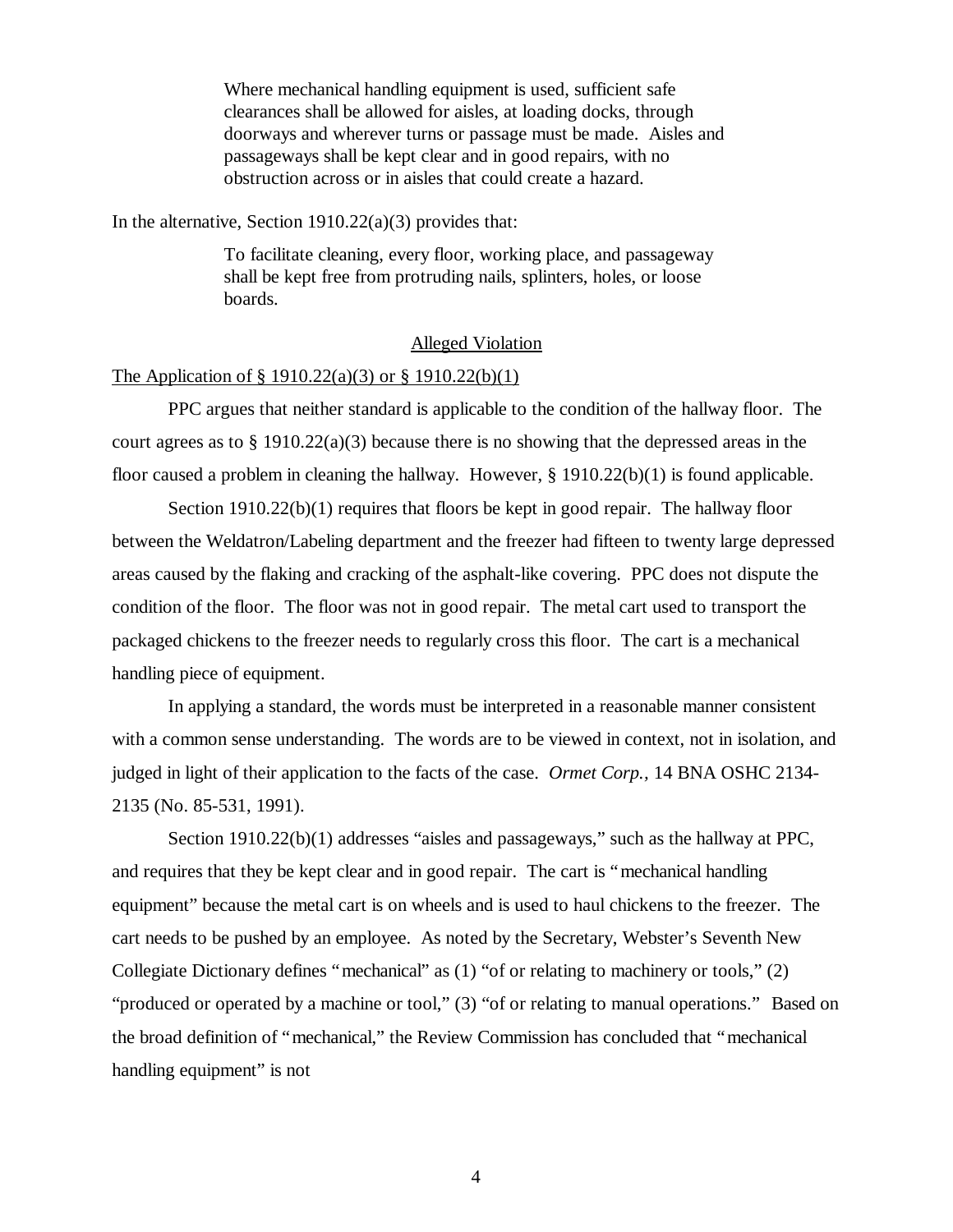restricted to vehicles with motors but include hand trucks and barrel carts. *Pratt & Whitney Aircraft,* 9 BNA OSHC 1653, 1662 (No. 13401, 1981).

### Terms of § 1910.22(b)(1) Were Violated

Upon establishing the application of § 1910.22(b)(1), the issue is whether it was violated. PPC does not dispute that the hallway floor was not free of numerous shallow depressed areas caused by the loosening and cracking of the asphalt-like substance covering the floor. The depressed areas were numerous and throughout the floor. According to Ronnie Harrison's affidavit, the floor is subject to temperatures between 42 degrees and minus 35 degrees (Exh. R-4). The temperature variation and dampness in the area causes the asphalt covering to crack and flake. The terms of § 1910.22(b)(1) were violated because the floor was uneven and not in good repair. The cart had to regularly travel across the cracks and depressions to access the freezer.

#### PPC Knew the Condition of the Floor

PPC does not dispute that it was aware of the depressed areas in the floor caused by the cracking and flaking of the asphalt covering. PPC acknowledges that the cracking is an ongoing problem. According to maintenance manager Ron Harrison's affidavit, the condition of the floor was abated by placing a steel casing over the entire floor after the OSHA inspection (Exh. R-4).

The record does not show when the Tuffco flooring was installed or if ever replaced prior to the OSHA inspection. Jackson told the compliance officer that PPC periodically patched the floor (Tr. 42). However, compliance officer Shelton did not observe any areas that appeared to be patched (Tr. 69). Other than considering that it was an ongoing problem, there is no evidence of how long the depressed areas in the floor existed. It is reasonable to assume that the cracks existed at least from July 9th when OSHA received the formal complaint to September 3rd when OSHA conducted the inspection.

# Employee Exposure

Six employees, referred to a blast tunnel feeders, regularly pushed the carts over the depressed areas, the cracks and loosened asphalt. The compliance officer testified that the employees had to carefully push the cart through these areas in the floor. The cart was subject to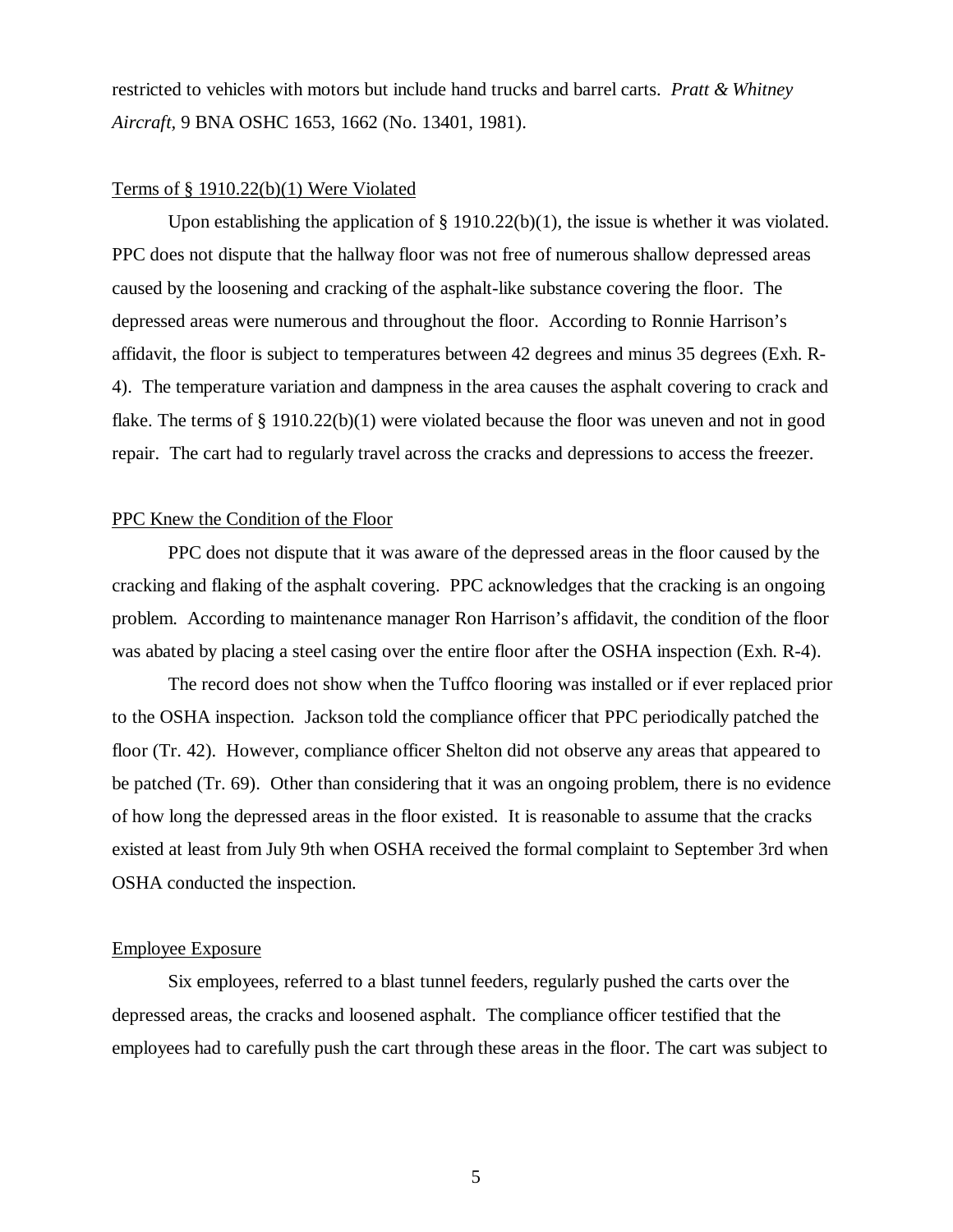possible tipping from the wheels getting stuck or off-balance in the loosened asphalt and depressed areas. The issue is not whether an accident is likely to occur. *Whiting-Turner Contracting Co.,* 13 BNA OSHC 2155, 2157 (No. 87-1238, 1989).

### Other-Than-Serious Classification

The condition of the hallway floor is cited as other-than-serious because the compliance officer did not believe that an employee pushing the cart was exposed to serious injury or possibly death. He testified that the employee was exposed to possible minor injury, such as lacerations and bruises, from the cart falling over (Tr. 30). There is no evidence that an employee was actually injured from a falling cart.

For an other-than-serious violation, there is a direct and immediate relationship between the violative condition and occupational safety. However, unlike a serious violation, the probability of death or serious physical injury does not exist. A *de minimis* violation, on the other hand, "is one in which there is technical non-compliance with a standard but the departure from the standard bears such a negligible relationship to employee safety and health as to render inappropriate the assessment of a penalty or the entry of an abatement or order." *Keco Indus., Inc.,* 11 BNA OSHC 1832, 1834 (No. 81-1976, 1984). Also, *Otis Elevator Co*., 17 BNA OSHC 1167, 1168 (No. 90-2046, 1995) (a *de minimis* violation is one where the deviation from the cited standard increases the risk of injury so slightly that the relationship of the violation to safety and health was not direct or immediate).

Based on the record, an other-than-serious classification is appropriate. The loose asphalt and depressed areas in the floor caused the employees pushing the cart to proceed cautiously through the hallway. If the cart tipped over because of the loose asphalt or depressed areas, the employee was exposed to a minor injury. The compliance officer observed an employee carefully maneuvering the cart over the cracks in the floor (Tr. 68). The cart is tall and appears awkward to push. To avoid tipping, it needs to be pushed easily and without obstruction.

### Penalty Consideration for Violation of § 1910.22(b)(1)

The Commission is the final arbiter of penalties in all contested cases. In determining an appropriate penalty, the Commission is required to consider the size of the employer's business,